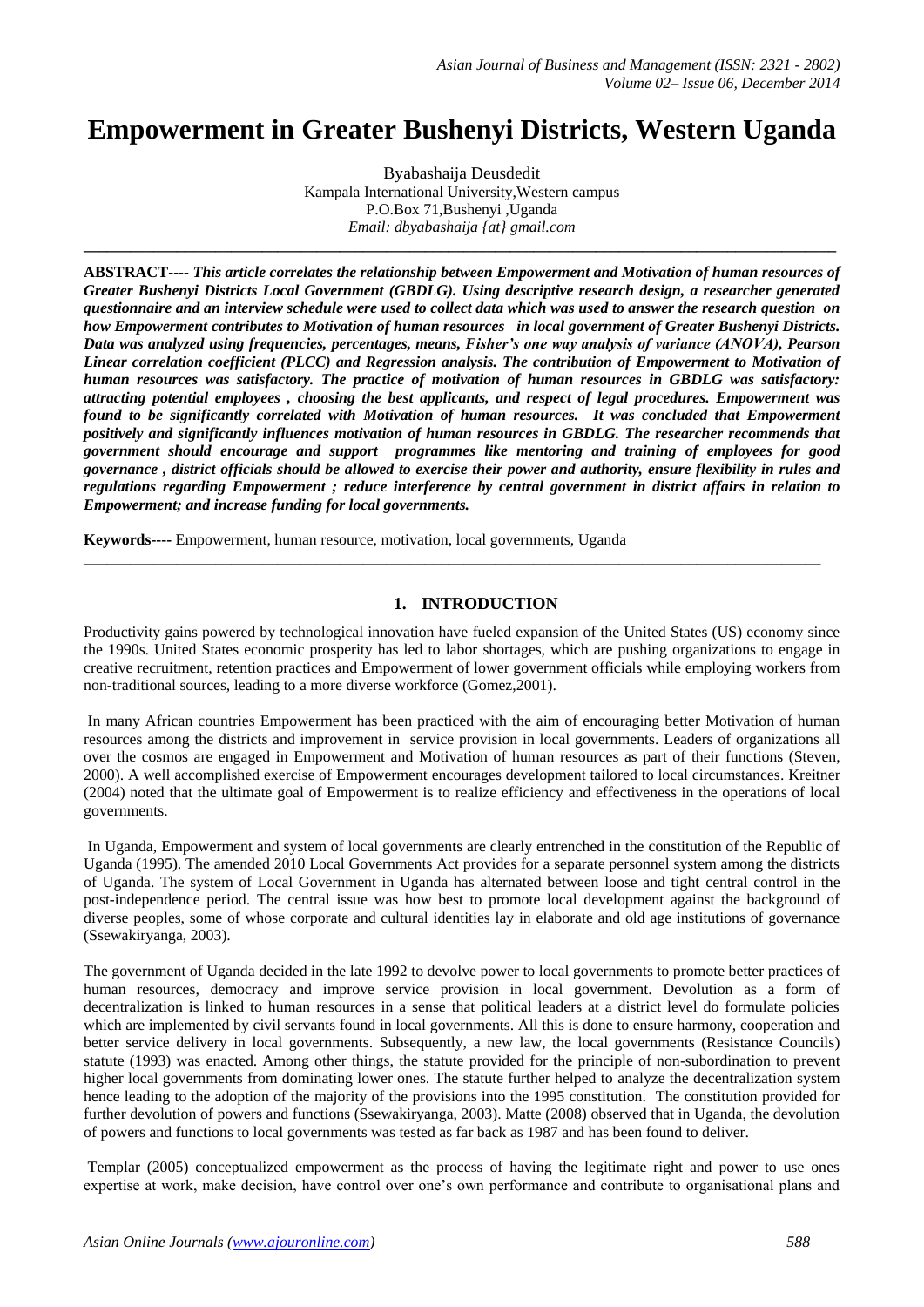decisions that affect ones work. Dearlove (2001) further defined empowerment as a process of devolving decisionmaking, power, authority, responsibility, resources and rights to employees at the most appropriate level so that greater use can be made of each individual's potential. Lower level managers and administrators need to be given power and responsibility so that they can use their innovative ideas to make decisions. This can also help implement relevant policies for the growth and development of the organisations. Empowerment can be the best tool to improve efficiency and effectiveness in organisations.

Empowerment encourages employees to share responsibility and use their initiative to make decisions and solve problems. Barlin (2002) contends that given that we operate in a dynamic, uncertain and complex environment where the market is liberalized and competition is stiff, customers must be served quickly otherwise they may resort to competitors for the same goods and services. This requires empowering front line employees to make decisions and take appropriate action promptly (Stoner, 2001 ; Massie, 1994 ; Chandan, 1998).

There is need to empower people to do work independently of the manager's supervision (Templer, 2005). He was quoted as saying "Tell me and I will remember for an hour, show me and I will remember for a day, but let me do it and I will remember forever". He further observed that the best executive is one who has sense enough to pick good people to do what he wants done, and self restraint enough to keep from meddling with them while they do it.

Prior to empowerment, there was delegation influenced by classical theories in organizations (Dearlove, 2001). In delegation managers told subordinates what to do, how to do it which was and still is a hallmark of delegation. But with empowerment, subordinates are given more powers and authority to do the work on their own. Empowerment began in 1970's and when subordinates were becoming as knowledgeable and as skilled as their supervisors.

Empowerment is imperative due to the following factors: to gain a competitive advantage, allowing frontline employees to be innovative and review the work plans accordingly; to encourage interdepartmental and cross functional cooperation, need to nurture talented people, perform optimally and foster the decentralization policy (Templer, 2005). Top management in an organization can empower subordinate employees (Massie, 1994) as follows; formulating a corporate strategy to guide the performance of subordinates, devolve operational responsibilities to subordinates, providing human material, financial and information resources to subordinates, disseminating information on corporate strategy, plans, policies, values, rules, and procedures to employees including subordinates. He said that there should be training; coaching, mentoring and developing frontline employees to enable them acquire job knowledge, skills, attitudes and competencies to perform the work better.

The purpose of this study was to establish the effect of Empowerment on Motivation of human resources in local governments of Greater Bushenyi Districts, Western Uganda. The study aimed at suggesting remedial strategies to the motivation of human resources problem in local governments of Greater Bushenyi Districts, Western Uganda.

The importance of Motivation of human resources being the realization of efficiency and effectiveness in an organization cannot be overemphasized. However, there is a general bias originating from Empowerment in Greater Bushenyi Districts (Mutabwire Report, 2012).

Under Empowerment, there is a lot of bias based on religion, political parties and sectarianism in GBDLGs. Thus, better practices of motivation of human resources do not exist in Greater Bushenyi Local Governments. The constructs included in this study under Empowerment and Motivation of human resources were not mainly concerned by the past studies. Many studies that investigated Motivation of human resources in local governments dwelt on cost and productivity, thus, necessitating the need to carry out this study to fill the foregoing gaps

The consequences of this scenario may engender dysfunctional conflicts, corruption, in- house fighting; intrigue, poor quality services delivery and underdevelopment of local areas.

Therefore, the researcher investigated the extent to which Empowerment account for the general failure of local government officials to practice in a better way the motivation of human resources for development and suggested specific general practices/processes that need to be adopted to foster development well free from bias and discrimination in local governments.

# **2. METHODS AND MATERIALS**

# *2.1 Data Capturing*

The data used for the study was obtained using both primary and secondary sources .Primary data was obtained by use of questionnaires distributed to participants and carrying out interviews to selected focal participants. Secondary data was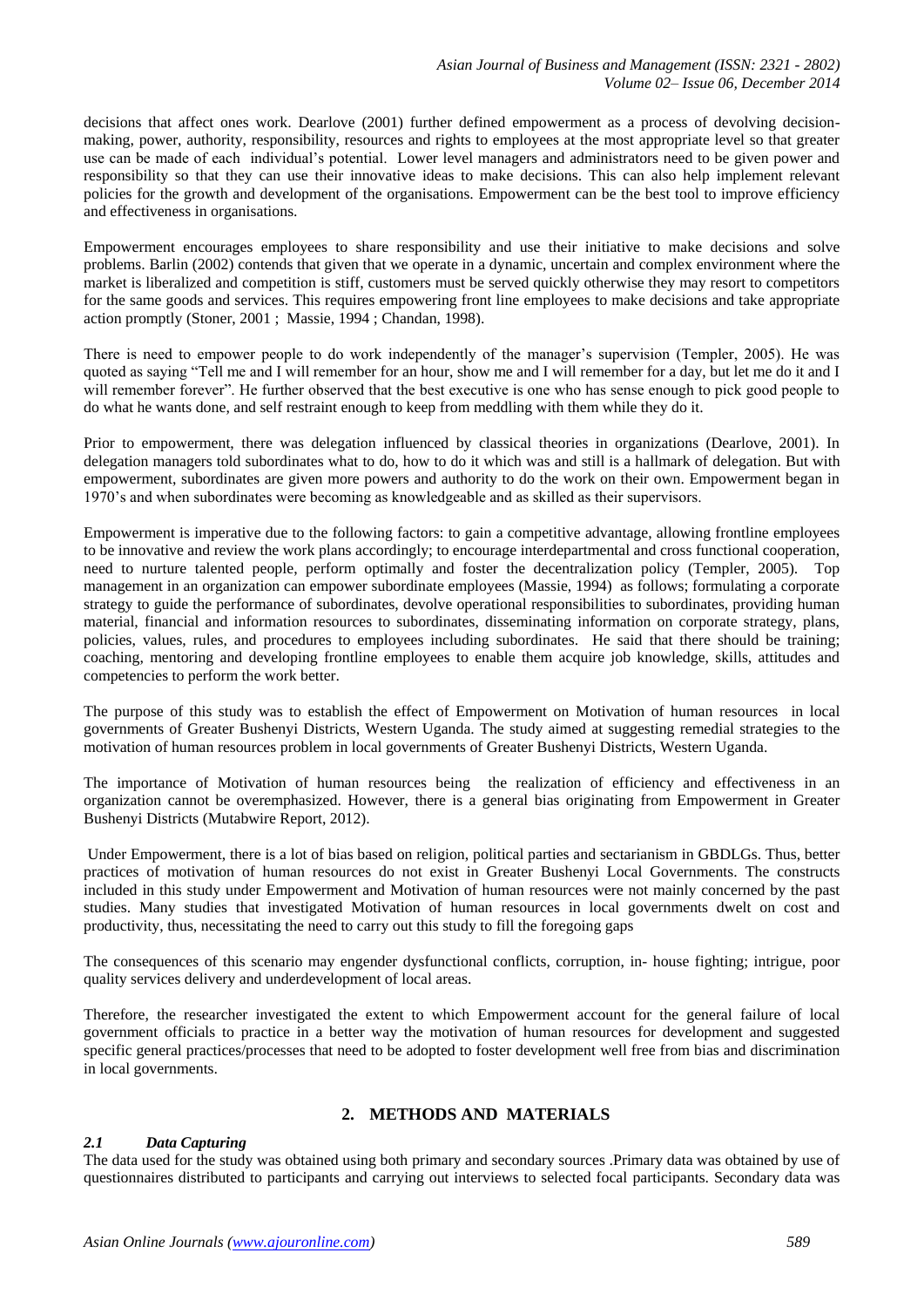obtained through documentary analysis. The study used a descriptive research design with both qualitative and quantitative approaches in order to describe the situation and the sample. The researcher also used the combination of the positivism paradigm and interpretivism paradigm to sail through his research process. Amin (2005) observed that descriptive research design is normally used to describe a phenomenon and its data characteristics [6]. The study selected a total of 377 respondents (sample size) out of 6488 participants (target population). The sample size was reached at by using the sloven's formula.

### *2.2 Sampling methods*

In order to acquire the necessary information , the researcher used stratified and purposive sampling methods. The target population comprised of all workers of Greater Bushenyi Districts which were made up of 573 administrators, 4935 teachers, 716 health workers, 127 political leaders and 138 support staff . A sample of 377 respondents was administered questionnaires while 25 respondents were interviewed. The 377 respondents were selected using the cluster stratified simple random sampling techniques while the 25 interviewees were purposively selected.

#### *2.3 Structured questionnaire and interviews*

A questionnaire was used based on the fact that the variables such as views, opinions, perceptions and feelings of the respondents on empowerment and motivation of human resources in Greater Bushenyi districts could not be observed. Amin (2005) noted that a questionnaire collects a lot of information within a short period of time . For quantitative data, stratified random sampling and cluster sampling techniques were used. The researcher employed stratified random sampling in order to have representation of participants from each strata or category of respondents . The researcher also employed cluster sampling in order to select groups of participants from a statistical population.the respondents were provided with a list of factors and were required to rate each one , using a 4 point likert scale (4= strongly agree-SA, - 3=agree –A,-2=disagree -D,-and 1=strongly disagree-SD,). The descriptive study was carried out during January to September 2013 .

Interviews were used to help the researcher collect information that cannot be directly observed or difficult to put down in writing (Karoro, 2004) on Empowerment and Motivation of human resources in Greater Bushenyi Districts. The total number of 25 participants was interviewed out of the 6488 target population in order to supplement quantitative data. Purposive sampling was used in order to obtain focused information from participants (Oso, 2002). The common motivation for cluster sampling is to reduce the total number of interviews and costs given the desired accuracy (Maicibi, 2007).

# *2.4 Validity and reliability of instruments*

The validity of the instrument (structured questionnaire) was ascertained using content validity Index by expert judges in the human resource management field. From the testing of the validity of the instruments, the researcher obtained content validity index (CVI) of 1 which was well above 0.75 indicating that the instrument was valid to collect data for the study (Amin ,2005). However, the validity of the unstructured interview was obtained by interviewing only key informants to validate the filled questionnaires (Gibbs, 2007).

The reliability of the instrument (Structured Questionnaire) was established using cronbach's alpha coefficient formula considering the variables that had an alpha coefficient of value more than 0.70. Since the reliability test conducted by the researcher yielded 0.937 alpha value, it meant that the instrument was reliable in eliciting the data required for the study. However, the reliability of the unstructured interview was obtained by prolonged engagements with participants (Gibbs, 2007).

# *2.5 Data analysis*

The following statistical tools were used to analyze data; descriptive statistics concerning how Empowerment contributes to motivation of human resources in Greater Bushenyi district; Fisher's one way Analysis of Variance (ANOVA) and Pearson linear correlation coefficient and Regression analysis were used to test the hypotheses at 0.05 level of significance. Qualitative data was analyzed by organizing data into meaningful themes, sub themes or categories for easy interpretation along a storyline (Gibbs, 2007).

# **3. RESULTS AND DISCUSSION**

#### **3.1 Theoretical Framework**

The study was anchored on the Institution Theory by Scott (2004). Scott W. Richard was an American sociologist born on 18<sup>th</sup> December, 1932 .He has been a professor at Stanford University who specialized in Institutional Theory and Organization Science. He has been awarded several honorary doctorates.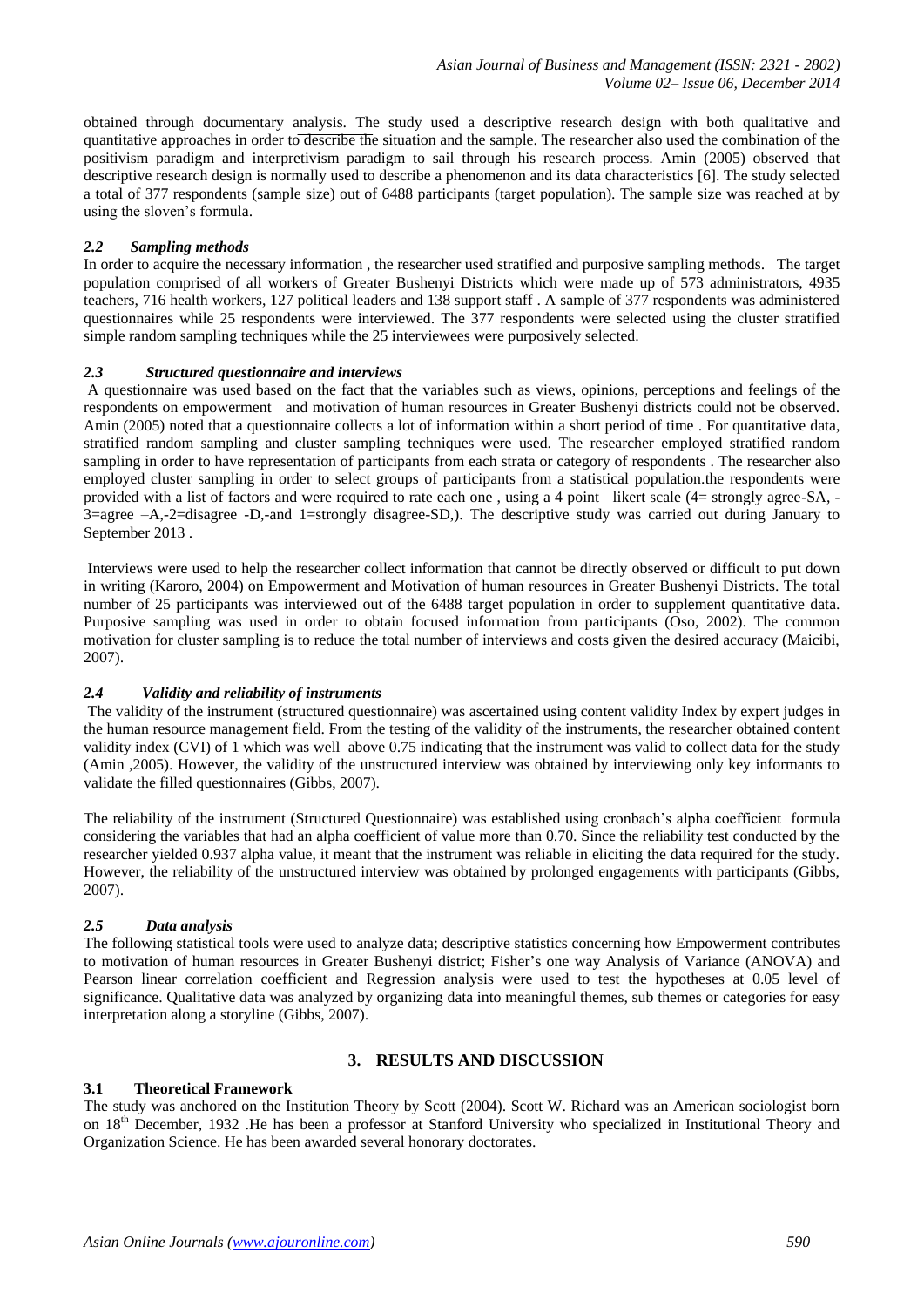Institutional Theory focuses on the deeper and more resilient aspects of social structure. It considers the processes by which structures, including schemes, rules, norms, and routines become established as authoritative guidelines for social behavior (Scott, 2004) .Different components of Institutional Theory explain how these elements are created, diffused, adopted, and adapted over space and time, and how they fall into decline and disuse.

# *3.2 Demographic Characteristics*

Results from questionnaires revealed that more than 53% of Greater Bushenyi Districts Local Governments (GBDLG) staff were male; mostly diploma holders; majority 39 years; over 73% were married, with experience of 5 years and most of them were administrators. These findings suggested that females in GBDLG still lag behind in education, the majority of local government staff are young people, a good number of respondents were married which is a requirement for many African Societies in terms of attitudinal issues, and many respondents had enough experience implying that there is a high level of retention of employees able to give the researcher pertinent data for the study. Data from interviews indicated that most people interviewed were of one year and above in their work stations at the districts. A Chief Administrative Officer from Mitooma District confirmed;

"*I have been in Mitooma District for years and most of the Chief Administrative Officers who are currently serving in the Greater Bushenyi District (GBD) have completed one year and above in their districts*."

This meant that the participants included in the study were the right ones to collect focused information for true results.

# *3.3 Legend for interpretation*

The interpretation for quantitative data was guided by likert scale where  $1 =$  strongly disagree,  $2 =$  disagree,  $3 =$  agree and  $4 =$  strongly agree. These self ratings were analyzed using means intervals which indicated the extent to which they agree on each item as shown in Table 3..

| Mean range    | Response mode     | Interpretation    |
|---------------|-------------------|-------------------|
| $3.26 - 4.00$ | Strongly agree    | Very satisfactory |
| $2.51 - 3.25$ | Agree             | Satisfactory      |
| $1.76 - 2.50$ | Disagree          | Fair              |
| $1.00 - 1.75$ | Strongly disagree | Poor              |

#### *3.4 Influence of empowerment on motivation of human resources*

Table 1- The contribution of Empowerment to Motivation of human resources in Greater Bushenyi Districts Local Governments (GBDLG)

| <b>Empowerment</b>                                                                             |      |                     |                |
|------------------------------------------------------------------------------------------------|------|---------------------|----------------|
| Management encourages workers to go for further<br>training in higher institutions of learning | 3.24 | Satisfactory        |                |
| District officials exercise their power and authority                                          | 3.12 | Satisfactory        | 2              |
| The majority of the workers are conversant with<br>national policies and corporate strategies  | 2.99 | Satisfactory        | 3              |
| Officials enjoy their legitimate rights                                                        | 2.96 | Satisfactory        | $\overline{4}$ |
| In my district, there is interdepartmental cooperation                                         | 2.95 | Satisfactory        | 5              |
| Clients get quick services                                                                     | 2.90 | Satisfactory        | 6              |
| Workers do their work independently of the<br>manager's supervision                            | 2.60 | Satisfactory        | 7              |
| Workers have a say in decisions that affect them                                               | 2.60 | Satisfactory        |                |
| Employees now possess similar skills and knowledge<br>like their bosses                        | 2.54 | Satisfactory        | 8              |
| Central government interferes with district decisions                                          | 2.45 | Fair                | 9              |
| Resources are adequate for district operations                                                 | 2.15 | Fair                | 10             |
| Average mean                                                                                   | 2.77 | <b>Satisfactory</b> |                |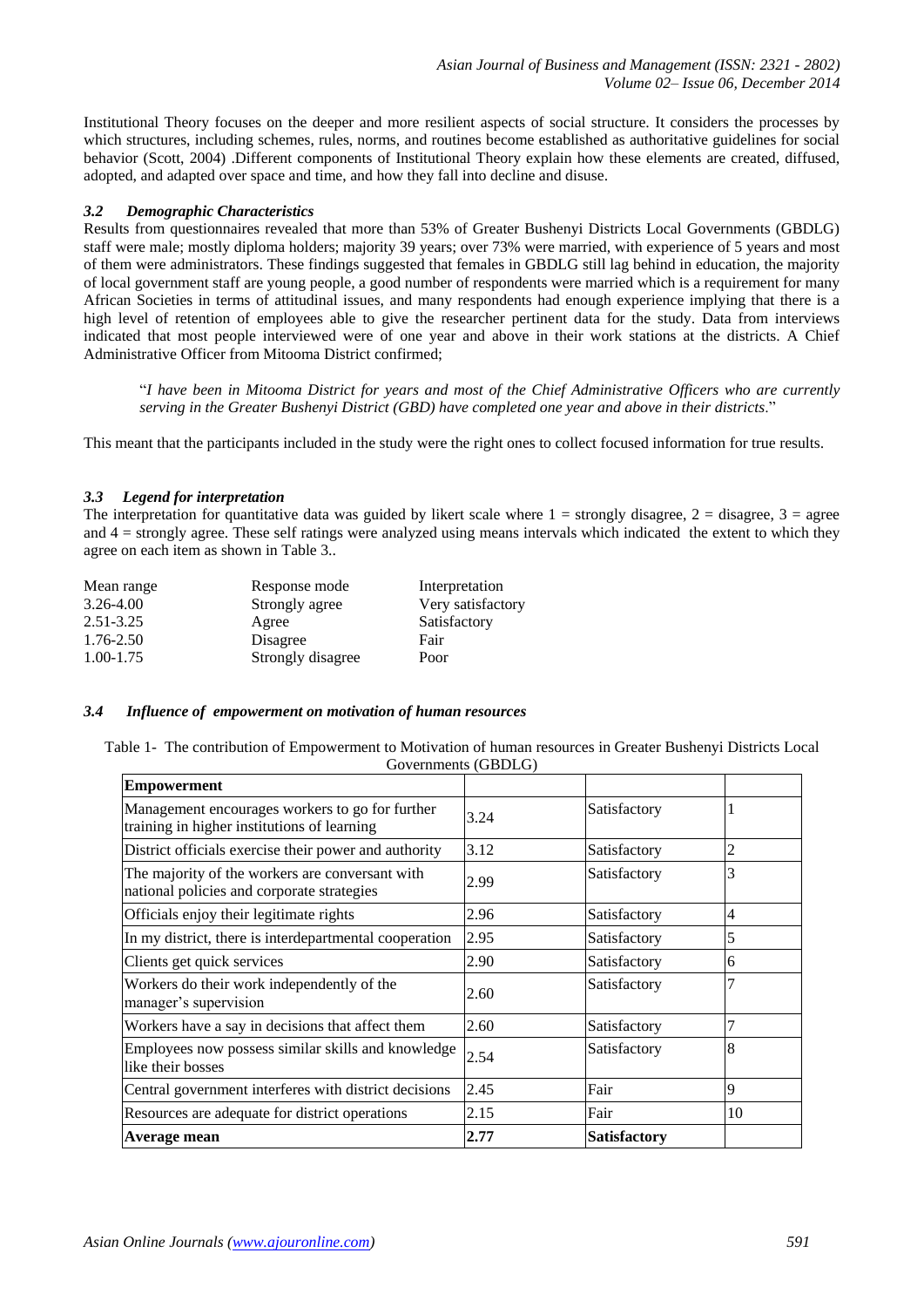Results in table 1 showed that the contribution of Empowerment to motivation of human resources of local governments in Greater Bushenyi Districts local Governments (GBDLG) was satisfactory on the whole (mean = 2.77). The interpretation is that GBDLG officials clearly follow central government policies on Empowerment and Motivation of human resources laid down by public service.

However, sporadic elements of corruption still exist in GBDLG. The same views were echoed by the principal personnel officer of Sheema district in the following statement:

"*Whatever guidelines public service commission puts in place including Empowerment and Motivation of human resources like mentoring and sponsoring of training of workers--- we do execute to the letter."*

This suggested that even if central government puts in place policies or guidelines, the personalities of district officials do betray them and they engage in corruption tendencies for survival due to the meagre salaries that they receive every month.

All the components of Empowerment indicated that management encourages workers to go for further training in higher institutions of learning which was a highly rated item (mean = 3.24), followed by district officials exercising their powers and authority (mean = 3.12), and indicating that the majority of the workers are conversant with national policies and corporate strategies (mean  $= 2.99$ ) coming third in ranking.

The rest of the items were satisfactory and the poorly rated items in ranking were central government interfering in with district decisions (mean  $= 2.45$ ) and resources being adequate for district operations (mean=2.15). Participants were satisfied on the practice of GBDLG regarding Empowerment in relation the support given to the workers for their training and the relative autonomy given to districts local governments to manage their affairs. In addition, clients getting quick services, officials enjoying their legitimate rights and having the interdepartmental cooperation boosted the level of Motivation of human resources.

The study was intended to establish the effect of Empowerment on Motivation of human resources in local governments of GBDLGs. The contribution of Empowerment to Motivation of human resources in GBDLGs has the average mean of (2.77), which generally means that it was satisfactory. This implied that GBDLGs officials clearly follow or implement the central government policies on Empowerment laid down by Public Service Ministry, save for corruption, bias and discrimination that may be involved in Empowerment and motivation of human resources.

However, the findings about Empowerment did not concur with the study conducted by (Matte, 2008) on the Joint Annual Review of Decentralization in Uganda. He pointed out that local governments in Uganda do not enhance policy and programmes implementation. That the multi -sectoral nature of the undertakings do not contain the effectiveness and the timely implementation of the programmes in local governments.

# *3.5 Hypothesis*

The Fisher's one way ANOVA was used to test the null hypothesis that Empowerment does not significantly differ according to districts. Results of this test are indicated in table 4.

| District      | Mean | $\mathbf F$ | Sig   | Interpretation         | Decision on<br>Ho |
|---------------|------|-------------|-------|------------------------|-------------------|
| <b>Sheema</b> | 2.84 | 2.489       | 0.043 | Significant difference | Rejected          |
| Bushenyi      | 2.74 |             |       |                        |                   |
| Mitooma       | 2.73 |             |       |                        |                   |
| Rubirizi      | 2.65 |             |       |                        |                   |
| Buhweju       | 2.86 |             |       |                        |                   |
| Total         | 2.77 |             |       |                        |                   |

|  |  | Table 2: Analysis of variance of difference in Empowerment of districts |  |
|--|--|-------------------------------------------------------------------------|--|
|  |  |                                                                         |  |

**Source**: Primary data

Results in table 2 indicated that Empowerment significantly differed among the five districts of GBDLG (Sig.  $< 0.05$ ). The interpretation is that each district in Greater Bushenyi Districts Local Governments practices Empowerment differently. Each district follows different guidelines or parameters as may be tailored to local circumstances.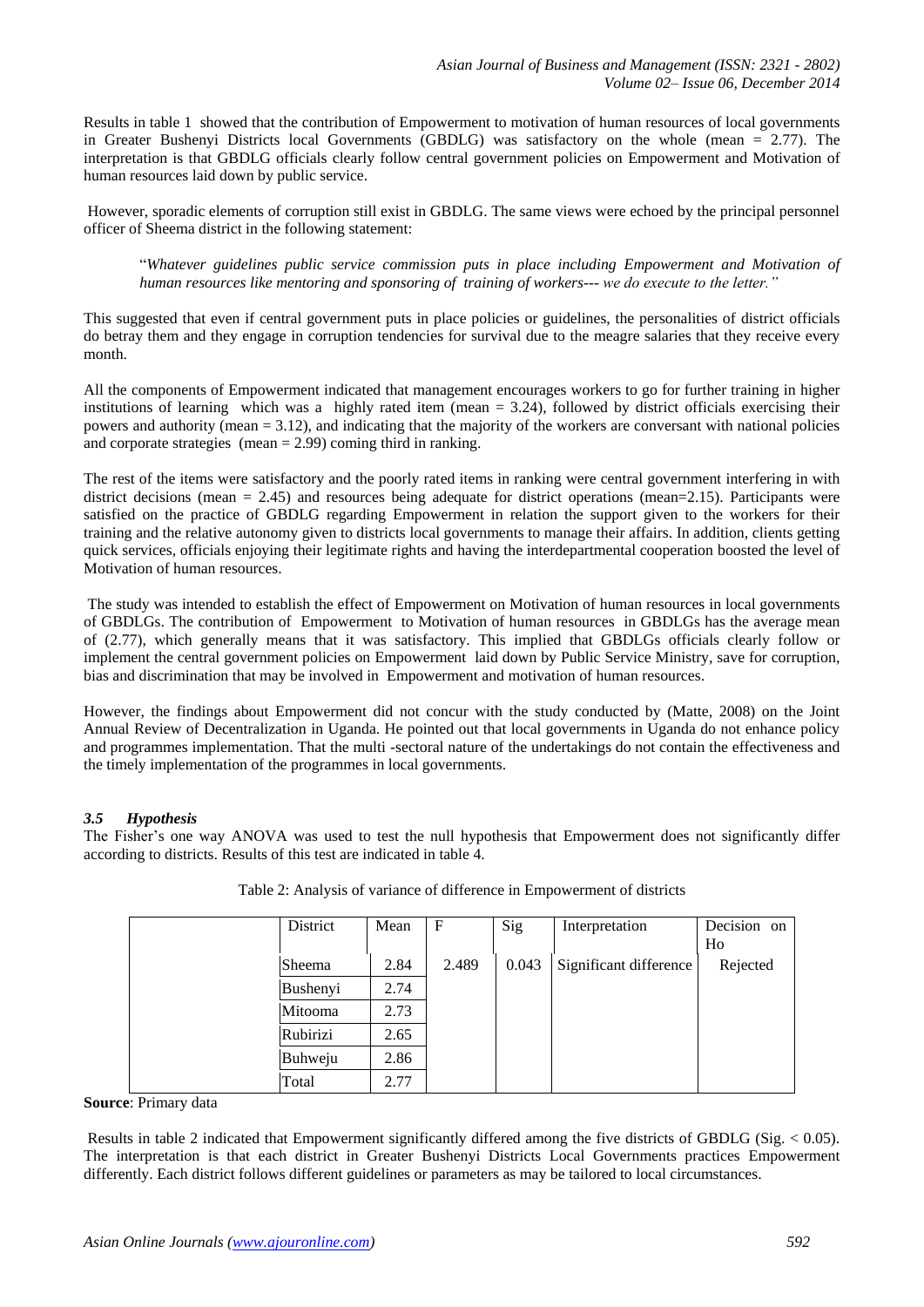The hypothesis involving Empowerment was tested and rejected at 0.05 level of significance. This suggested that the practice of Empowerment in each district was different due to corruption and local circumstances. The findings under Empowerment are linked with the Institutional Theory by (Scott, 2004) in a sense that officials in each district do comply with normative pressures resulting from local circumstances and legitimating isomorphism especially in motivating employees in local governments as long as they achieve their individual and corporate objectives. If one is not born in the area or district may not be given a job. The hypothesis involving significant relationship between Empowerment and motivation of human resources of local governments was tested and rejected. This implied that Empowerment and motivation of human resources are closely associated. Better practices of Empowerment lead to better practices of motivation of human resources of workers of an organization and the reverse is true.

However, this study concurred with the findings of Kanyesigye (2001) who conducted a study on Training and retention. The findings indicated that local governments need to rely on guidelines to effectively handle training and retention of their employees. He further contended that all stakeholders should participate where their training needs assessments can be obtained through staff performance appraisal and Empowerment.

#### *3.6 Empowerment and motivation*

Table 3: Analysis of significant relationship between Empowerment and Motivation of human resources in local governments of GBDLG (level of significance  $= 0.05$ )

| <b>Variables correlated</b>  | <b>R</b> -value | <b>Sig</b> | <b>Interpretation</b>    | <b>Decision on Ho</b> |
|------------------------------|-----------------|------------|--------------------------|-----------------------|
| Empowerment Vs Motivation of | 0.974           | 0.000      | Positive and             | Rejected              |
| human resources of local     |                 |            | significant relationship |                       |
| governments                  |                 |            |                          |                       |
| $\sim$<br>$\mathbf{r}$ .     |                 |            |                          |                       |

**Source**: Primary data

Pearson linear correlation coefficient results in table 5 indicated that Empowerment was positively correlated with Motivation of human resources of local government employees in GBDLG (r=0.974, sig = 0.000). Based on these results, null hypothesis was rejected and a conclusion was made that an improvement in Empowerment increases Motivation of human resources of each local government employees. Empowerment and Motivation of human resources are closely associated or correlated. Regression analysis helped explain the effect of Empowerment on Motivation of human resources of local governments in GBDLG. Table 4 shows the results of this test.

#### *3.7 Regression analysis between motivation and empowerment*

Table 4: Regression analysis for Empowerment of local governments and Motivation of human resurces in Greater Bushenyi Districts (level of significance  $= 0.05$ ).

| Variables regressed        | Adjusted $\mathbb{R}^2$ |         | Sig.  | <b>Interpretation</b> | Decision on Ho |
|----------------------------|-------------------------|---------|-------|-----------------------|----------------|
| motivation of human        | 0.316                   | 710.434 | 0.000 | Positive and          | Rejected       |
| resources                  |                         |         |       | significant effect    |                |
| Vs.                        |                         |         |       |                       |                |
| Local<br>Empowerment<br>of |                         |         |       |                       |                |
| Governments                |                         |         |       |                       |                |

**Source**: Primary data

The results in Table 4 suggested that Empowerment positively and significantly affect Motivation of human resources of local governments ( $\overline{F} = 710.434$ , Sig. = 0.000). The regression adjusted  $r^2 = 0.316$ . The interpretation is that Empowerment contributes 31.6% towards variations in the Motivation of human resources of local governments (adjusted  $r^2 = 0.316$ ). This means that 68.4% is contributed by other factors apart from Empowerment.

# **4. CONCLUSION AND RECOMMENDATIOS**

#### *4.1 Conclusions*

Of the demographic variables ,gender ,age ,educational level,marital status,experience and position were identified as significant influential variables to the study**.** The study concluded that Empowerment leads to better Motivation of human resources if managers do not practice bias and discrimination based on religion, political parties and sectarianism in